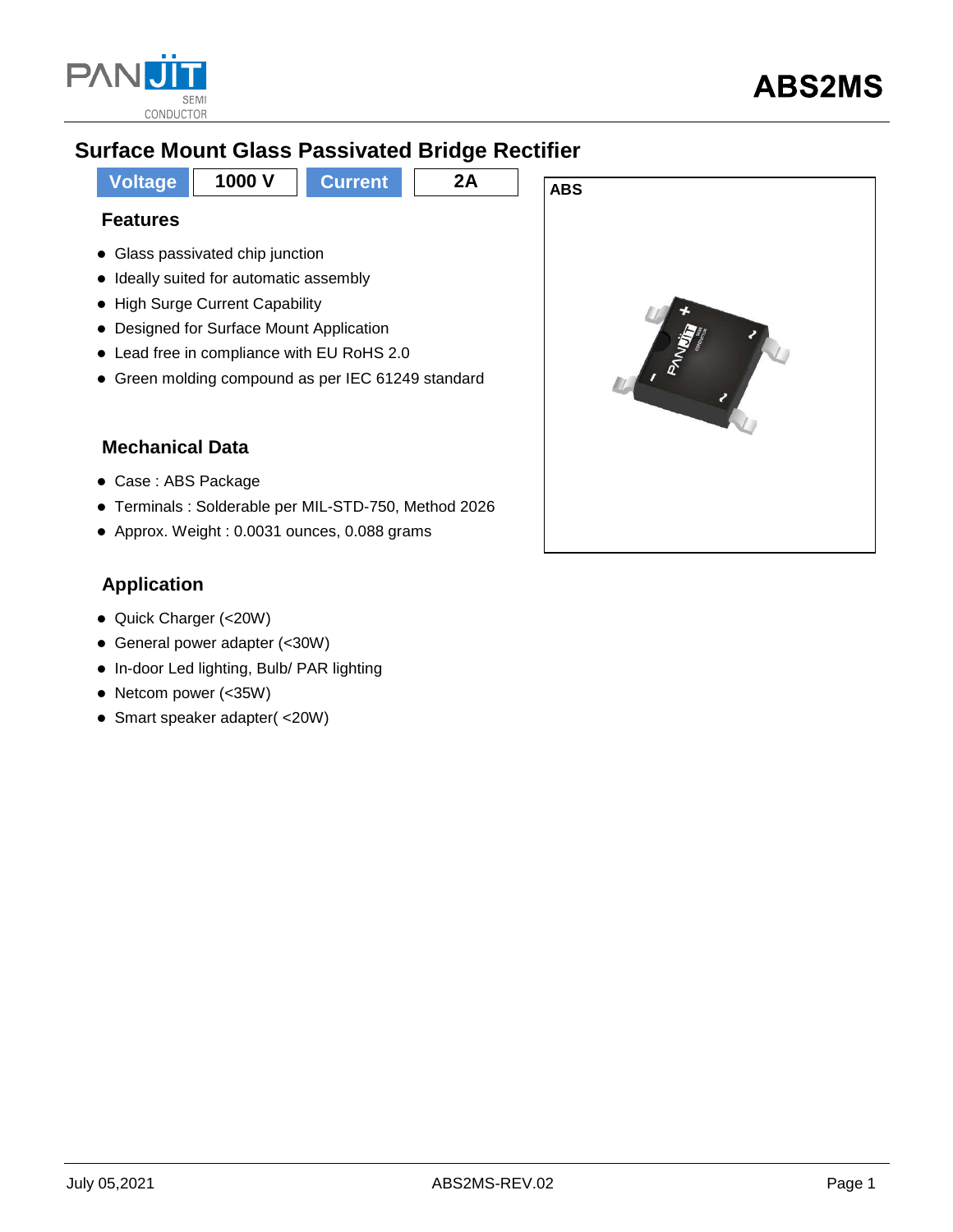

### **Maximum Ratings and Thermal Characteristics** (T<sub>A</sub> = 25 °C unless otherwise noted)

| <b>PARAMETER</b>                                                                        |                                                       |                         | <b>LIMIT</b>     | <b>UNITS</b> |
|-----------------------------------------------------------------------------------------|-------------------------------------------------------|-------------------------|------------------|--------------|
| Maximum Repetitive Peak Reverse Voltage                                                 |                                                       | <b>VRRM</b>             | 1000             | V            |
| Maximum RMS Voltage                                                                     |                                                       | <b>V</b> <sub>RMS</sub> | 700              | $\vee$       |
| Maximum DC Blocking Voltage                                                             |                                                       |                         | 1000             | V            |
| Maximum Average Forward Current                                                         |                                                       | F(AV)                   | 2                | A            |
| Peak Forward Surge Current: 8.3 ms Single Half Sine-<br>Wave Superimposed On Rated Load | @ T <sub>A</sub> = 25 °C<br>@ T <sub>A</sub> = 125 °C | <b>IFSM</b>             | 70<br>56         | A            |
| Peak Forward Surge Current: 1.0 ms Single Half Sine-<br>Wave Superimposed On Rated Load | @ T <sub>A</sub> = 25 °C<br>@ T <sub>A</sub> = 125 °C | <b>IFSM</b>             | 140<br>112       | A            |
| $12$ t rating for fusing ( t = 8.3ms)                                                   | $1^2$ t                                               | 20.3                    | A <sup>2</sup> S |              |
| <b>Typical Junction Capacitance</b><br>Measured at 1 MHZ And Applied $V_R = 4$ V        |                                                       | $C_{J}$                 | 25               | pF           |
| (Note 1)<br><b>Typical Thermal Resistance</b><br>(Note 2)                               |                                                       |                         | 60<br>16         | °C⁄W         |
| <b>Operating Junction Temperature Range</b>                                             |                                                       | ΤJ                      | $-55 - 150$      | °C           |
| Storage Temperature Range                                                               |                                                       | T <sub>STG</sub>        | $-55 - 150$      | ∘C           |

### **Electrical Characteristics**  $(T_A = 25 \degree C$  unless otherwise noted)

| <b>PARAMETER</b>       | <b>SYMBOL</b> | <b>TEST CONDITION</b>      | MIN. | TYP. | MAX. | <b>UNITS</b> |  |
|------------------------|---------------|----------------------------|------|------|------|--------------|--|
| Forward Voltage        | V⊧            | l I⊧ = 2 A. T.⊨ = 25 °C.   |      |      |      |              |  |
| <b>Reverse Current</b> | <b>IR</b>     | $V_R = 1000 V, T_J = 25°C$ |      |      |      |              |  |
|                        |               | $V_R$ = 1000 V,TJ= 125 °C  |      |      | 100  | uA           |  |

NOTES :

1. Mounted on a FR4 PCB standard pad

2. Mounted on glass epoxy PC board with 4x1.5x1.5(3.81x3.81 cm) copper pad area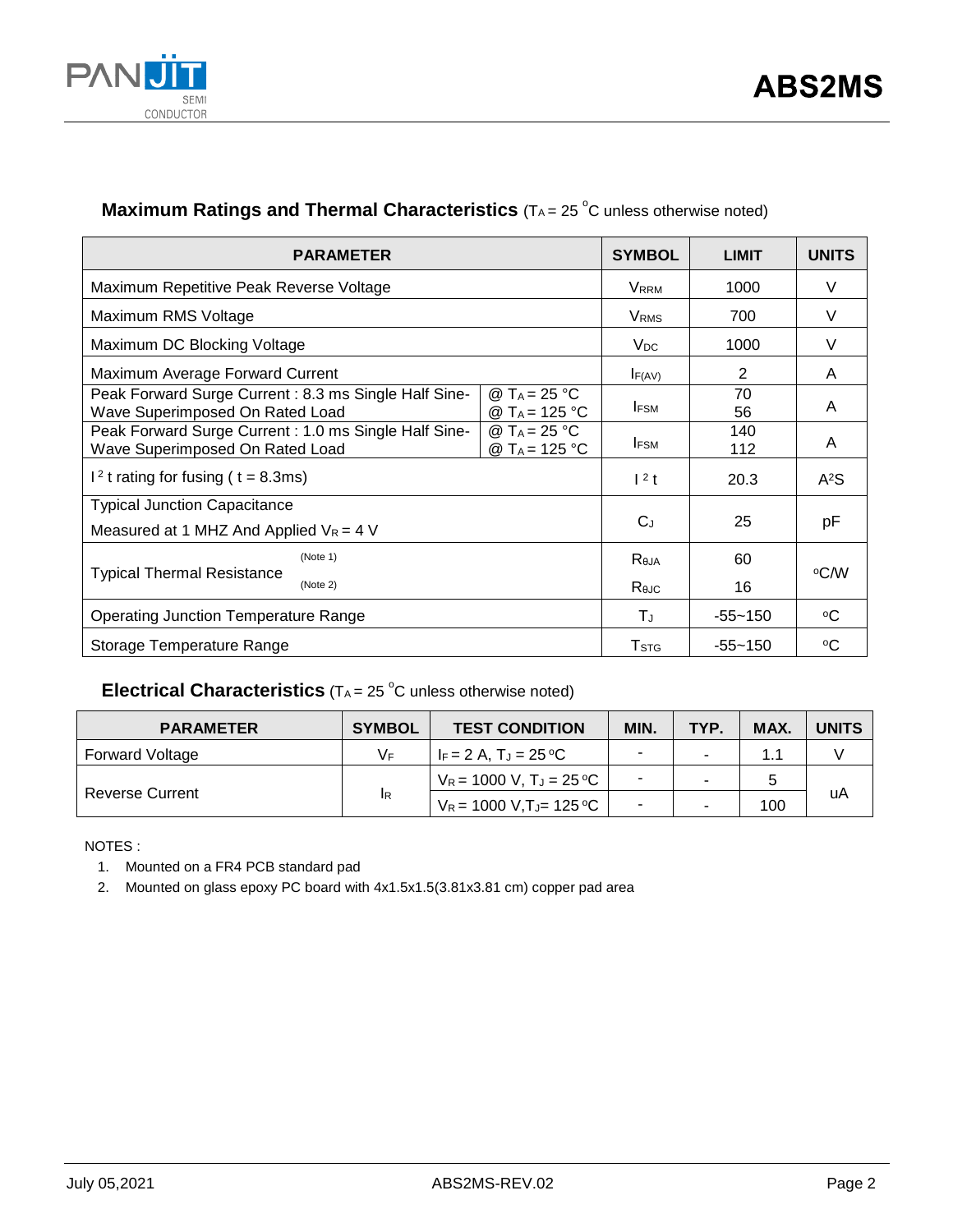

# **ABS2MS**

#### **TYPICAL CHARACTERISTIC CURVES**



**Fig.3 Typical Reverse Characteristics Fig.4 Typical Forward Characteristics**

1200

1000

 $0.1\,$ 

 $\pmb{0}$ 

 $0.25$ 

 $0.5$ 

 $0.75$ 

 $\mathbf{1}$ 

INSTANTANEOUS FORWARD VOLTAGE (V)

 $1.25$ 

 $1.5$ 

 $1.75$ 

 $\overline{2}$ 

 $0.001$ 

 $\bf{0}$ 

200

400

600

PEAK REVERSE VOLTAGE (V)

800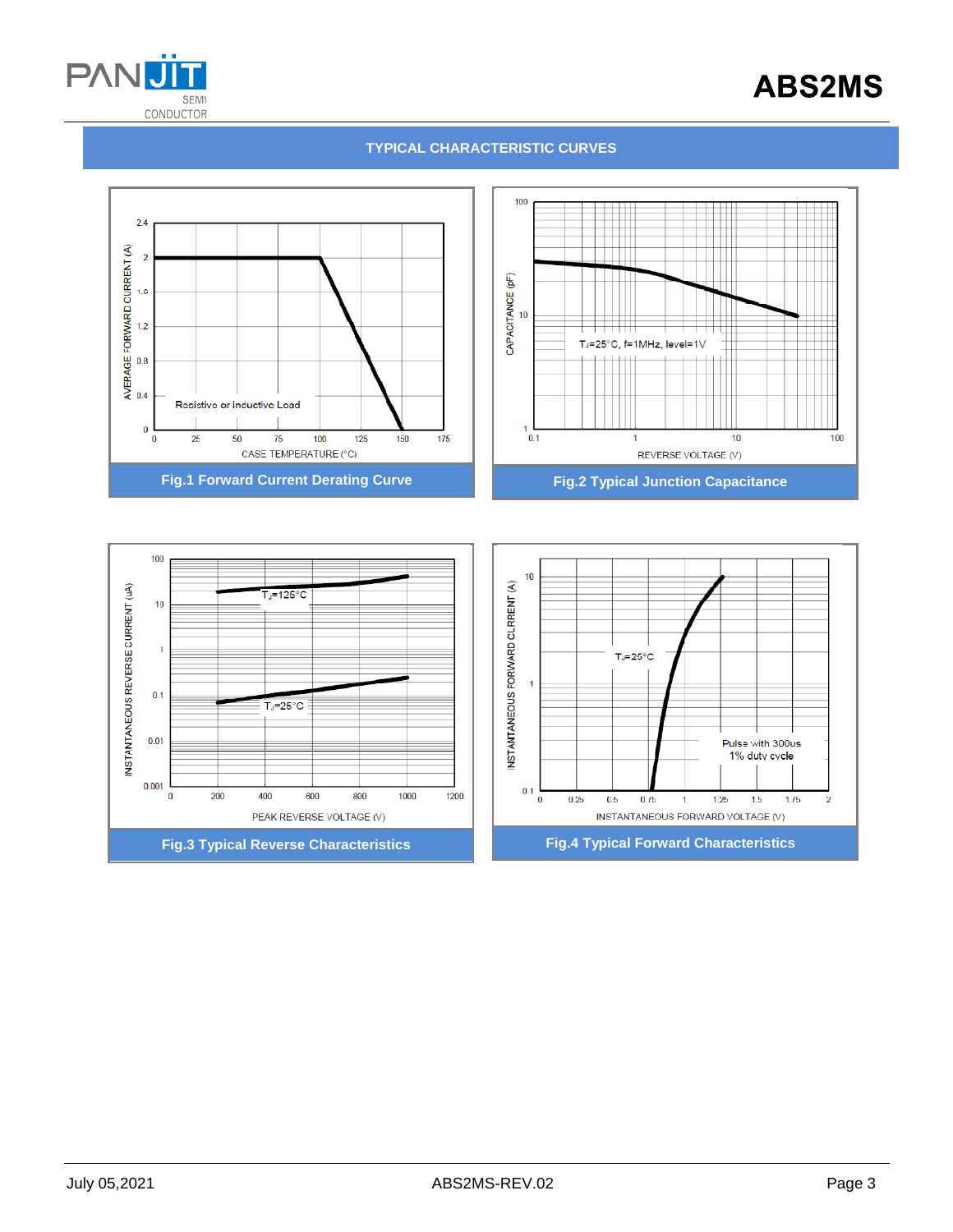

### **Part No. Packing Code Version**

| <b>Part No. Packing Code</b> | Package Type | <b>Packing Type</b> | <b>Marking</b> |  |
|------------------------------|--------------|---------------------|----------------|--|
| ABS2MS R2 00101              | ABS          | 4K pcs / 13" reel   | ABS2MS         |  |

## **Packaging Information & Mounting Pad Layout**